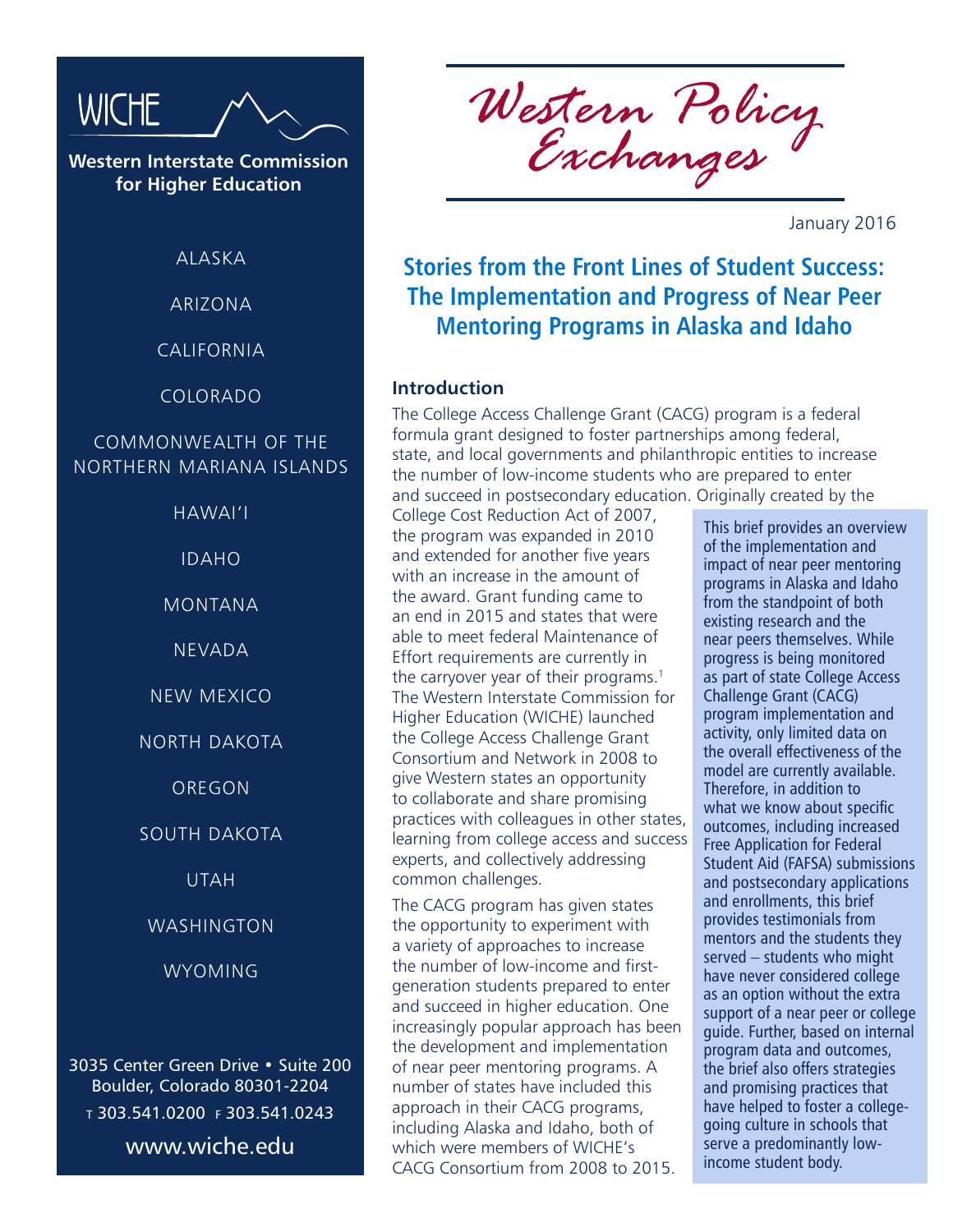Both states share the same basic attributes of established near peer mentor programs in that they rely on recent college graduates to mentor the students who need the most help and are the most at risk of not going on to postsecondary education.

## **The History of Near Peer Mentoring**

Alaska and Idaho were able to draw from existing models when creating their individual programs. Nearly every successful near peer program focuses on serving low-income students, which is one reason the model aligned nicely with the goals of CACG. The other major commonality is the use of current college students or recent college graduates as mentors or advisers for high school students in need of extra assistance. To better understand the various approaches to near peer mentoring, below is a brief summary of some notable models and programs that employ the near peer philosophy.

- $\triangleright$  College Advising Corps (http://advisingcorps. org/). In 2005, the Center for Undergraduate Excellence at the University of Virginia (UVA) developed what it called the College Guide program by placing 14 recent graduates of UVA into rural communities with a high population of low-income or first-generation students. Based on the success of the initial pilot, in 2007 the program moved to the University of North Carolina, expanded to other states, and was re-branded as the National College Advising Corps (NCAC). The NCAC employed recent college graduates from partner universities to work full time as college advisers in underserved high schools. Advisers helped raise expectations and awareness of the benefits of postsecondary education and assisted students and their families with filling out FAFSA and college applications, in addition to other college preparation activities. Advisers also supplemented (not replaced) the work of existing counseling staff and faculty at the schools they served, with the goal of reaching more students at risk of falling through the cracks. Now known as the College Advising Corps (CAC), the program employs over 500 advisers in 14 states across the country and has served approximately 543,000 students since its inception in 2005.<sup>2</sup>
- University of Washington Dream Project (www.washington.edu/dreamproject). Also established in 2005, the University of Washington (UW) Dream Project similarly serves a low-income and first-generation student population by relying on UW students to mentor high school students in the Seattle area. Mentors help students apply for federal financial aid and scholarships, write college admission letters and essays, and study for college entrance examinations. They also help mentees explore issues related to educational opportunity and social mobility. Structured as both a course that counts toward college credit and a community outreach program, UW Mentors meet on campus twice a week in one large class and again as a smaller class with their specific high school teams, and then again at their assigned high school to work one-on-one with students. In 2013, 61 percent of students who worked with UW Mentors enrolled in postsecondary education immediately following high school, and 27 percent of those students decided to apply to four-year colleges, in addition to two-year institutions.3
- **F** iMentor (www.imentor.org). Started in 1999 in New York City, iMentor partners with public high schools and uses both in-person and online advising to reach a growing number of students across the country. In addition to providing every student in a partner New York City high school with a peer mentor, iMentor shares its curriculum and technology resources with partner nonprofit organizations located in other states. According to an Impact Summary of 2013-14 program activity, 75 percent of iMentor students enrolled in postsecondary education, up from 67 percent during the 2010-11 school year.<sup>4</sup>
- ▶ "Summer Nudging." A 2014 working paper from EdPolicy Works at the University of Virginia investigated the efficacy of peer mentor outreach and whether it decreased summer attrition of students who had enrolled in college after graduation but failed to show up for the first semester of their freshman year. The researchers worked with three sites – the Dallas Independent School District, a Bostonbased nonprofit agency called uAspire, and a network of charter schools in Philadelphia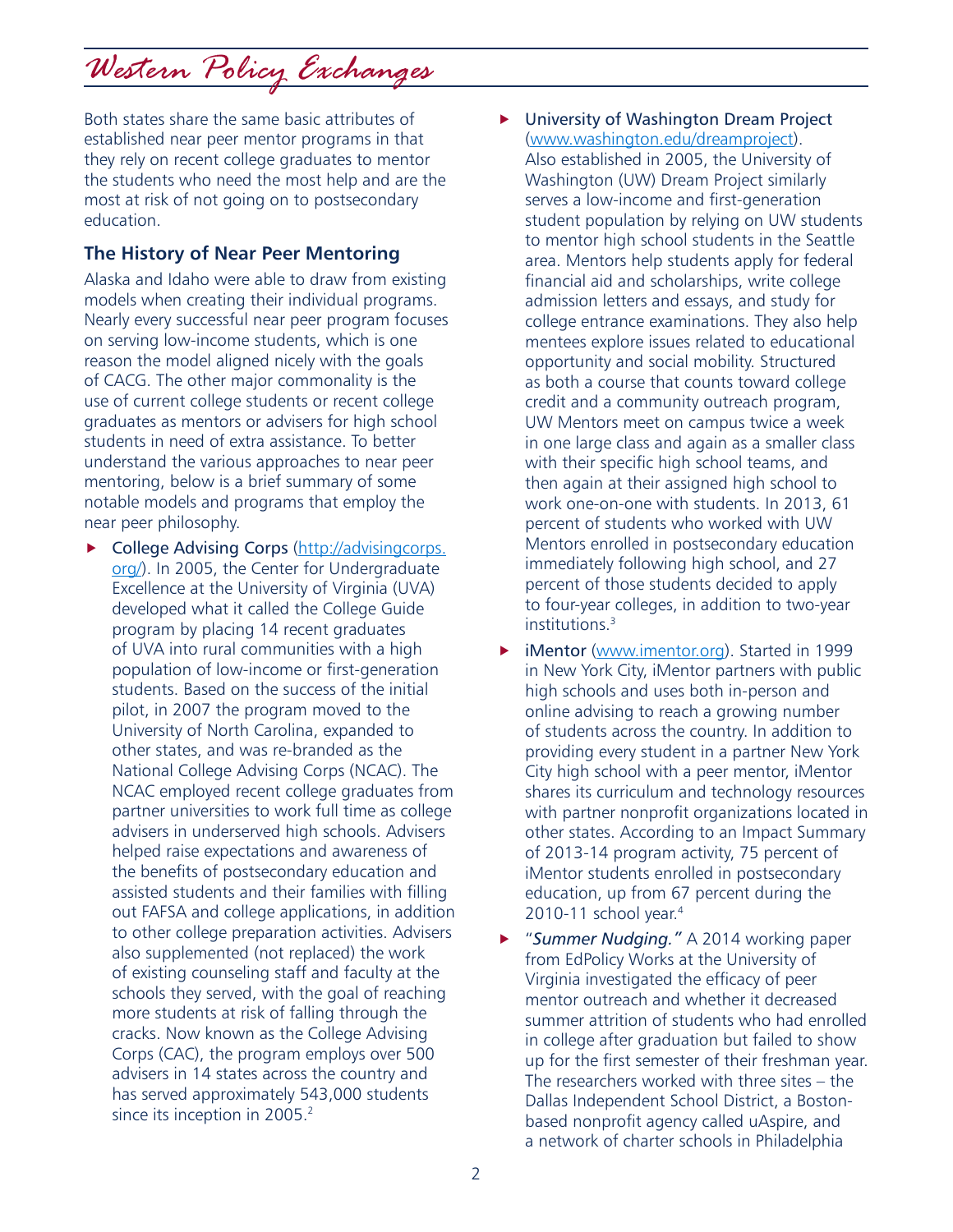known as Mastery Charter Schools – in 2012 to conduct student interventions and track outcomes. The study concluded that peer mentoring outreach, along with personalized text messages to students, significantly increased postsecondary enrollment and participation among students who did not typically receive in-depth counseling while in high school.<sup>5</sup>

#### *Alaska*

During the very first year of its CACG grant, the Alaska Commission on Postsecondary Education (ACPE) established a "college and career guide program" based primarily on the CAC model. Starting with pilot programs in the Anchorage School District (ASD) in 2009 and 2010, two recent college graduates began to assist high school students with career exploration, higher education preparation, and the college application and financial aid process at Service and Bartlett high schools. ACPE soon formalized the Alaska College and Career Advising Corps (ACAC) and expanded into the remote Lower Kuskokwim School District (LKSD) in 2011 at Bethel High School. In grant year 2012-13, the ACAC added new mentoring sites in Fairbanks, North Pole, Kodiak Island, and the Kenai Peninsula. In 2013- 14, four new sites were added – East Anchorage High School in the ASD, as well as Kenai Central High School, Seward High School, and Soldotna High School, all in the Kenai Peninsula Borough School District (KPBSD). With a total of 10 college guides serving students at 19 high schools across the state in the 2014-15 school year, the ACAC has reached thousands of students who otherwise might not have considered college as an option upon graduation. Data collected by the program shows that in schools served by an ACAC guide, six percent more students enroll in postsecondary education than in schools that do not participate.<sup>6</sup> In addition, over the course of its seven-year history, ACAC guides achieved the following:

- $\blacktriangleright$  Provided individual services to 24,039 students since the program's inception in 2009-10.
- $\blacktriangleright$  Facilitated 3,729 group presentations about college preparation, including classroom visits and other schoolwide events, with a total unduplicated attendance of 16,831 students.
- $\blacktriangleright$  Provided financial aid information to students who later went on to complete 3,355 FAFSAs.
- $\blacktriangleright$  Helped students fill out and submit 5,658 college applications since the ACAC stared tracking this measure in 2012-13. In the 2014-15 school year alone, 1,857 students submitted a college application, up from 1,705 students the previous year.

"First week of school: I met with a bunch of seniors individually, ranging from the highest achievers to some of the lowest, who ALL came in on their own. It was amazing. Already had three college applications submitted (from two different people)."

> – Chuck Herman, Bethel High School Guide, ACAC

"I had a parent of a student from last year come up to me in Safeway and tell me that I changed his son's life because there was no way they were going to be able to afford to send him to college. But after they found out about the FAFSA and all the need-based aid out there, they're only paying for 20 percent of his tuition and everything else is covered. Yay!"

> – Corissa Heyes, Kodiak High School Guide, ACAC

"This week I assisted a senior in filling out the FAFSA, and she was able to finish it with her parents over the weekend. Her parents kept insisting they wouldn't qualify for any money. However, the student ended up qualifying for \$4,440 worth of Pell Grant money!"

> – Emily Knight, Soldotna High School Guide, ACAC

"When you come in and present, you have all my attention because I get into what you're saying, that it's [going to college] important to our success. You make it so obvious what we have to do to make sure we give ourselves a future. I appreciate all of the help you have given me so far this year and I will be in your office as much as I can this year making sure I solidify my future!"

> – Student at Nikiski High School talking to Jordan Brown, College Guide, ACAC

"I am really glad you are in this position. A lot of teachers here think that we don't want to go to college, when in fact we don't know how to go to college."

> – Student at North Pole High School talking to Sonja Long, College Guide, ACAC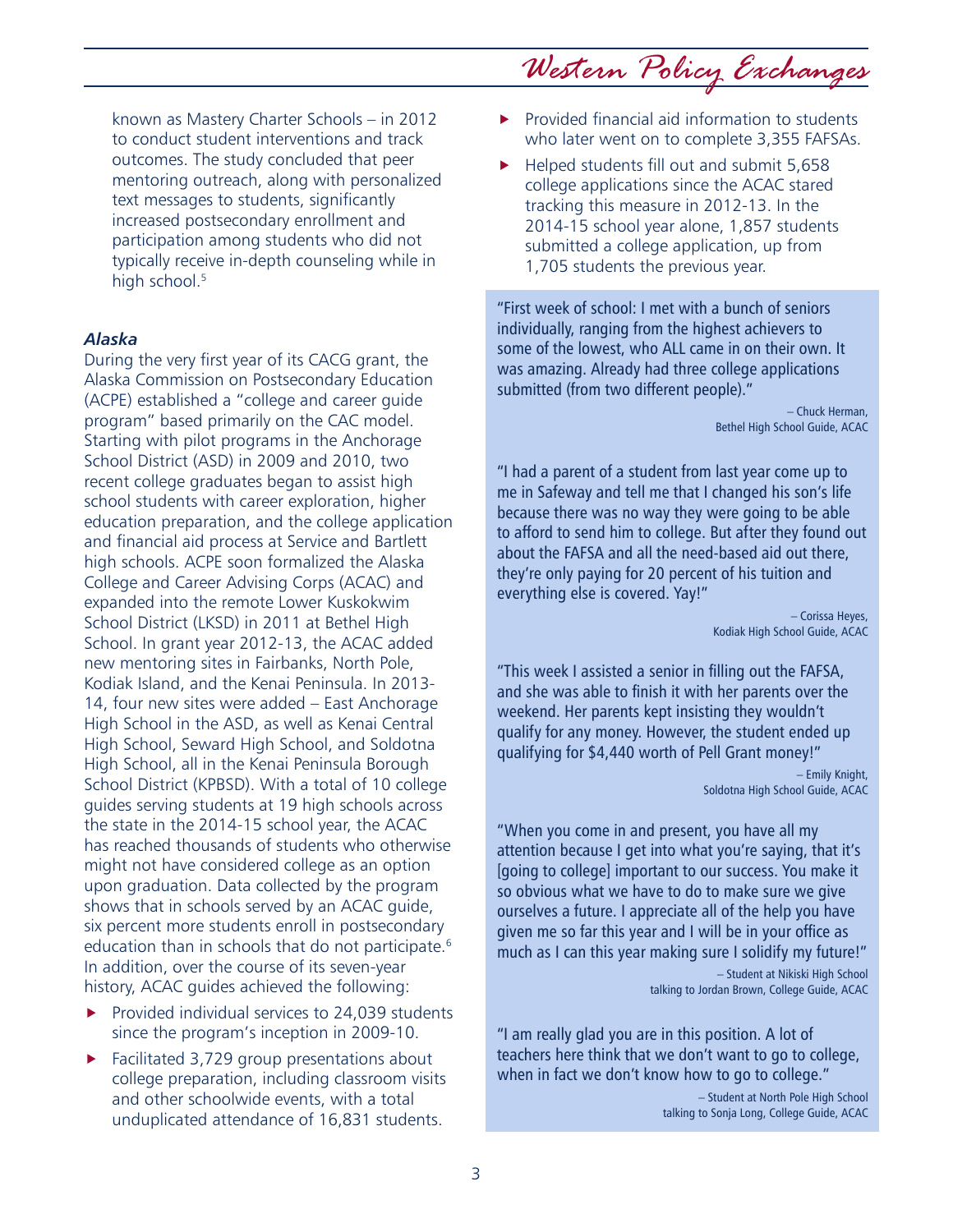## Bethel High School: From the Bottom to the Top

Located on the eastern edge of the state, Bethel High School serves a large Alaska Native population and a predominantly low-income student body. The location is so remote that travel by air or boat is a necessity. After the successes at Service and Bartlett high schools in the urban Anchorage School District, Alaska's CACG program intentionally targeted a rural location that had struggled to get students to continue to higher education. The ACAC program was launched at Bethel in the 2012-13 school year after the hiring of a college guide who had graduated from Bethel before pursuing and completing a four-year degree in history. From the beginning, creating a college-going culture was an uphill battle. An August 2013 article in the Alaska Dispatch News referred to Bethel as "a place that was called a dropout factory in a widely reported 2007 statistical analysis by Johns Hopkins University. The label was given to schools where 60 percent or fewer students make it to their senior year."7 But through the efforts of the college guide, attitudes and aspirations began to quickly change.

According to Bethel High School principal Janelle Vanesse, the college guide "filled that missing gap. . . He does everything from [working with] the junior high kids by just giving them exposure to what careers are out there,

In order to keep the ACAC alive once grant funding comes to an end, Alaska developed a sustainable hiring model during the course of the 2014-15 program year that requires future (and some existing) sites to split program costs, in addition to contracting with an employment agency to act as the human resources administrator. A new site, Nome-Beltz High School, was established in the fall of 2015 under this new staffing model, with more to hopefully follow in the spring of 2016 in Barrow and the Bering Strait School District. All of the new locations are in extremely remote areas of the state, thereby increasing the reach of the ACAC and the extra supports the college guides provide. to the seniors by helping them be able to navigate the very difficult paperwork involved to get where you want to go."8 Part of that help included getting students to participate in a national contest sponsored in part by Taco Bell and MTV called "Get Schooled" that encouraged students to complete both college applications and the FAFSA. When the contest ended in the spring of 2013, Bethel had won by a significant margin. Over 60 percent had completed a FAFSA compared to the national average of 40 percent, and over 80 percent completed a postsecondary application. According to Vanesse, more than half of those who applied were enrolled in college the following 2013 fall semester.<sup>9</sup> As a reward, NBA star James Harden and rapper Kendrick Lamar visited Bethel High in August 2013, with Harden serving as the honorary principal for one day.

More important, program data collected show that "go on" rates have gone up at Bethel every single year of the program. In the first year of its program, the number of students who enrolled in postsecondary education directly after high school rose from 34 percent in 2011-12 to 45 percent in 2012-13. In the second year, Bethel High School showed another marked increase in high school graduates who immediately enrolled in college, rising from 45 percent in 2012-13 to 65 percent in 2013-14.

#### *Idaho*

The purpose of Idaho's near peer program is to increase the number of high school graduates who enroll in and complete postsecondary education. This includes two- and four-year degree programs as well as trade/vocational certificate programs. After joining WICHE's CACG Consortium in 2010, project managers from the Office of the State Board of Education (OSBE) drew heavily from Alaska's program in the development of the Idaho Near Peer Mentor Program (NPMP), which began its pilot phase in 2011-12 at two central rural locations, Weiser and Payette high schools, and then expanded to North Idaho at Post Falls High School in 2012-13. Like the ACAC, recent college graduates are placed in high schools to directly assist students with the financial aid and college application process. Working collaboratively with guidance counselors and other school staff, the mentors motivate students to make appropriate curricular choices and increase the level of college participation among low-income and firstgeneration students. During the 2013-14 school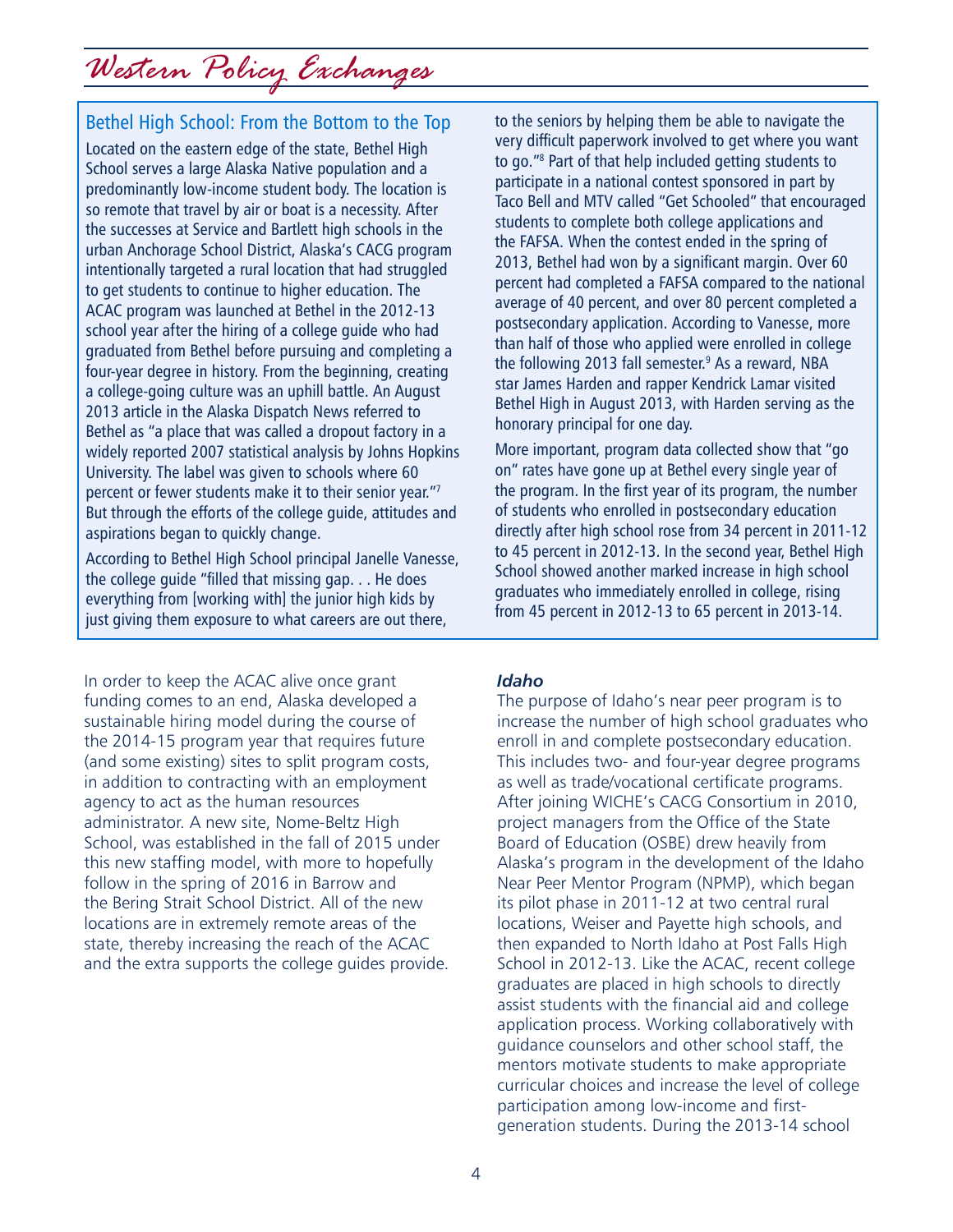5

the western and northern regions of the state to include three new locations in eastern Idaho, allowing Idaho's CACG program to reach a new rural student population that has benefited from increased advising and support.

year, the NPMP expanded from five locations in

Now with 16 near peers at 11 locations across the state, including three new locations in the Treasure Valley, the NPMP has made a great deal of progress toward changing student attitudes and aspirations regarding college and careers. Specific examples of overall program impact include:

- $\blacktriangleright$  Near peers in Idaho have directly advised 7,053 students during one-on-one meetings. During the 2014-15 school year, this number rose by 1,452 compared to 2013-14.
- $\blacktriangleright$  Near peers have conducted 1,046 group presentations related to college preparation, with a total unduplicated attendance of 11,547 students.
- $\blacktriangleright$  1,353 students have completed and submitted a FAFSA, with an increase of 906 students in 2014-15 compared to the 264 completed in 2013-14.
- $\triangleright$  To date, 1,242 students served by the NPMP have enrolled in some form of postsecondary education. The 2014-15 school year saw another increase in this category compared to 2013-14, as the number of enrollments rose from 248 to 871.

Thanks to legislation that was passed during the 2015 session, Idaho's NPMP should be able to expand into new rural locations in the upcoming year. HB 313, signed by Governor Otter on April 10, 2015, will allocate \$120 per classroom unit for grades eight through 12, or \$10,000 per school district (whichever is greater) for enhanced college advising and career counseling, including near peer mentoring.10

"Don't have any assumptions about students and what they're capable of figuring out on their own. Many of them really do need you to sit down next to them and tell them exactly what to put in each field on an application. Even if it seems self-explanatory to you, it probably isn't to them."

> – Tiffanie Beebe, Post Falls High School Near Peer, NPMP

"[A] highlight [of the school year] was meeting with a student at the beginning of the year who told me he wasn't going to college, didn't know what he wanted to do, and didn't really care. We continued to process through it all and I had him apply to North Idaho College, just as a backup. After countless meetings and help along the way I, just a couple days ago, helped him sign up for orientation at NIC, where he is going to start his criminal justice studies so he can become a police officer. Students like him make me feel like I helped make a difference!"

> – Sarah Clausen, Sandpoint Near Peer, NPMP

"One of the parents [at a FAFSA night] was in tears because she was so happy. We helped her daughter do the FAFSA and gave her scholarship applications to fill out. After seeing that her daughter qualified for the full Pell grant and had so many resources available, she was so happy because she could see that college was actually possible."

> – Tyler Parkinson, Bonneville High School Near Peer, NPMP

"Spring is a time of hope, but also a time of fear for many high school seniors. Many realize that real life is just around the corner. It also shows which students have worked hard and planned. Those students that have been active in our program are not in panic mode right now, they are simply planning their next steps."

> – Darci Peterson, Weiser High School Near Peer, NPMP

"Students have been asking me more and more about college. There is a lot more excitement here about college because of your program."

> – Teacher at Sandpoint High School talking to Sarah Clausen, Near Peer, NPMP

## *Western Policy Exchanges*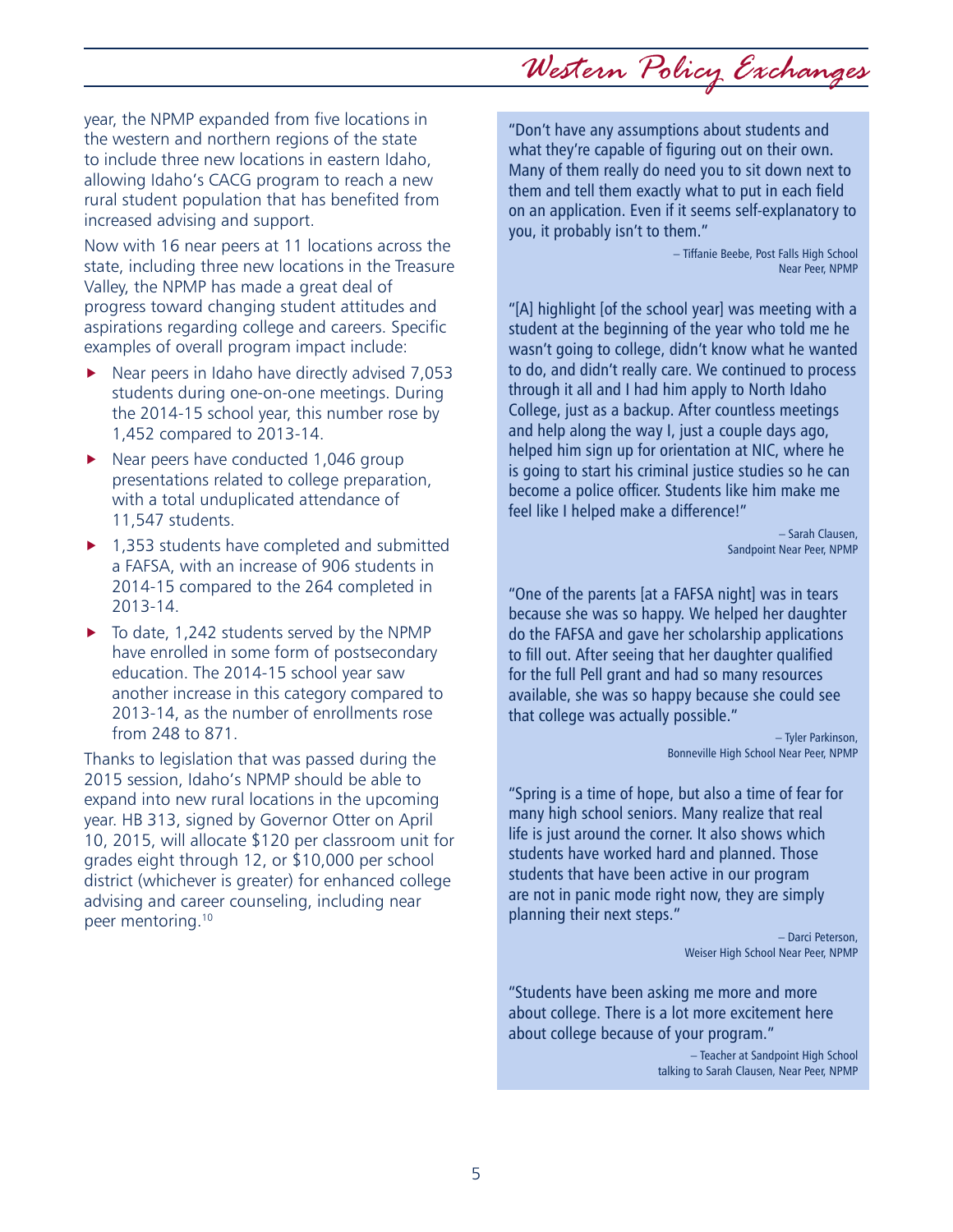## North Idaho: The Cost-Share Model

While CACG funds were exclusivley used to fund the two pilot sites in western Idaho and one in North Idaho, to facilitate further expansion, OSBE developed a "cost-share" model with an eye on current expenses and future sustainability. The model allowed Lakeland, Sandpoint, and Timberlake high schools to join Post Falls High School as locations serving students in the northern region of Idaho in 2013. Under the cost-share agreements with the three new sites, the local school district, a postsecondary institution – including Northern Idaho College (NIC) and Lewis-Clark State College (LCSC) – and OSBE all contribute an equal amount of funds to pay for mentor time and benefits in addition to materials and supplies. This model eases the financial burden placed on the state to administer the program in the near future and has the potential to both attract new schools in other regions and increase K-12 and postsecondary collaboration. Using this approach in North Idaho freed up grant funds and allowed the NPMP to expand into more rural locations in eastern and southern Idaho in 2014 and 2015, respectively.

Sandpoint High School is a good example of a site that has seen a great deal of positive change since implementation of its program in the fall of 2013, change that would not have been possible if not for the cost-share approach. The number of college enrollments rose from eight in 2013-14 to 38 in 2014-15. The school's current near peer has also developed a number of activities related to college and careers such as increased participation in college and finance fairs and conducting workshops for students during breaks, lunchtime, or open periods. Further, the original cost-share partners have created a mutually beneficial network of stakeholders in North Idaho that has led to the initial development of a college-going culture. As a student at Post Falls told the school's near peers after being accepted into a technical training program at NIC, "You guys are the only reason I am going to college."

### **Strategies for Success**

Even with early program success, both Alaska and Idaho continue to face significant challenges as their near peer programs move forward. The college-going rate in both states, while showing improvement in locations that have a college guide or a near peer, still remain among the lowest in the nation and program staff face obstacles as they attempt to address the needs of first-generation or low-income students and families. Both the ACAC and the NPMP share certain characteristics that have led to positive outcomes, addressed the challenges of creating a college-going culture, and could be replicated in other states.

 $\blacktriangleright$  Plan, plan, and plan some more. Alaska's CACG program took its first full year of grant funding to develop a peer mentor program that would be prepared to hit the ground running and succeed. After investigating the CAC and Dream Project models, ACPE staff decided on the CAC approach and established a positive working relationship that continues to this day. At the same time, ACPE staff began researching potential sites that aligned with carefully crafted program goals. Because both states participated in WICHE's CACG Consortium, Idaho was able to benefit from Alaska's experience and assistance during the development of its program, including training for OSBE staff and the sharing of program documents including policy manuals and data collection dashboards and spreadsheets. Additionally, both the ACAC and the NPMP use site capacity assessments, originally developed by the ACAC in 2010, to determine if a certain high school is a good fit for the program. The assessment helps determine core environmental characteristics (i.e., student demographics, ongoing access efforts, counseling staff commitment, ability to track student data) and the organizational background and structure of the school (i.e., per-pupil spending, staff-to-student ratio, counseling staff resources, current targeted interventions) to ensure a school's readiness and capacity to benefit from participation in a near peer mentor program.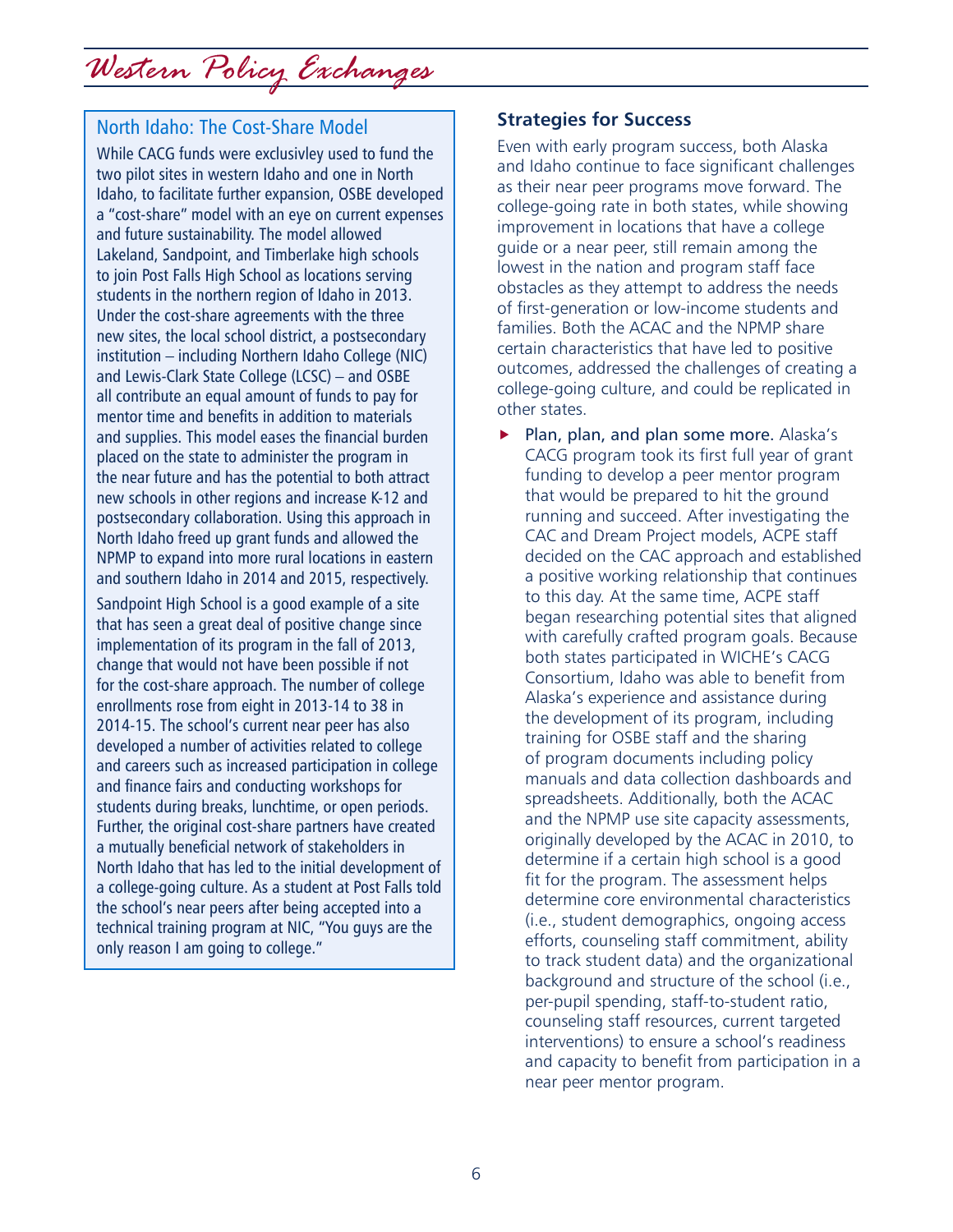*Western Policy Exchanges*

- Take advantage of existing resources. As noted above, there are several established approaches and models to near peer mentoring, and there is no need for states to create a program completely from scratch. After using a planning process to determine the organizational model or approach that best fits the needs of your state, establish and maintain an ongoing relationship with those same organizations. Alaska has been a formal member of the CAC since 2010, after spending the first two years as an informal member. Membership in the CAC provides the opportunity for up to 40 percent of annual program funding to be covered, in addition to providing yearly national training and other program supports. There are also numerous state-level partners that can provide resources and support, including state policymakers. As mentioned previously, legislation passed in Idaho during the 2015 session includes funding for enhanced near peer mentoring, which will allow the NPMP to survive once CACG comes to an end.
- Keep oversight as centralized as possible. Out of necessity and concerns about sustainability, both Alaska and Idaho have entered into agreements with other entities – school districts, postsecondary institutions, or sources of additional grant funding – in order to keep their near peer programs afloat after the CACG carryover year ends. Despite these new and often complex partnerships, both the Alaska and Idaho programs have kept core activities like hiring and training, in addition to performance evaluation and ongoing supervision of the guides or near peers, under the purview of ACPE and OSBE. This allows for program continuity and enables both programs to continue tracking progress in the hopes of finding additional funding and establishing additional partnerships in upcoming years.
- Find the right fit. With oversight of the hiring process comes the ability to find near peers who are capable of reaching students who typically fall through the cracks and to establish positive working relationships with existing counseling staff. Programs that take the time to advertise, interview, and select the

best available candidate have seen the most success. While obviously not always possible, hiring a guide or near peer who attended and graduated from a site has proven to be ideal in a number of cases. College guides at places like Bethel and vice High Schools in Alaska and near peers at places like Post Falls and Weiser Weiser High Schools in Idaho are examples of mentors who came into the job with an understanding of the local culture and experience in navigating a path to college from their respective communities. While not necessary, students from low-income and firstgeneration backgrounds also have a unique understanding of what it takes to make it all the way through the education pipeline. No matter what, a near peer mentor must be outgoing enough to identify, track down, and talk to students who might not otherwise seek counseling or consider going to college.

Take your time. It might be tempting to replicate the success of your pilot program in as many locations as possible, as soon as possible. But growing your near peer program slowly and deliberately is a better way to ensure long-term success and sustainability. Not only did Alaska spend a solid year planning the launch of the ACAC program, once the pilot phase was completed it added only one school to ensure that both current and future students received the attention they needed. Idaho followed the same path when it expanded its program into another region of the state. Once both programs had two solid years of activity at three locations, they had the necessary infrastructure and initial outcomes to facilitate expansion into multiple sites over the next three years. The last point to consider is that program staff also has to grow accordingly due to the amount of oversight needed to ensure near peer mentors are getting the support that they need to carry out their duties more effectively.